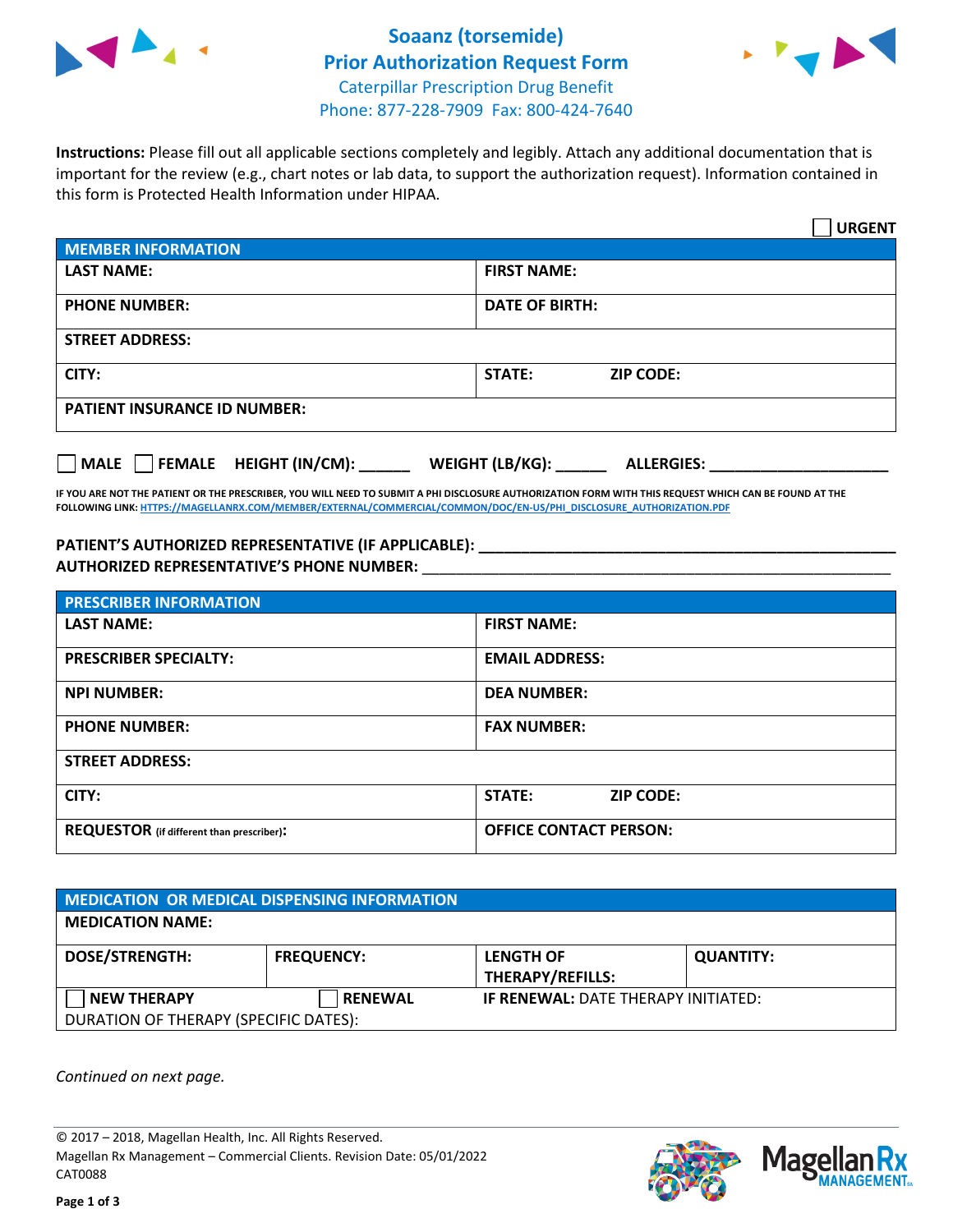



| MEMBER'S LAST NAME: NAME:                                                                                                                             | <b>MEMBER'S FIRST NAME:</b>                                                                                                                                                                                                                                                                               |                                                       |  |
|-------------------------------------------------------------------------------------------------------------------------------------------------------|-----------------------------------------------------------------------------------------------------------------------------------------------------------------------------------------------------------------------------------------------------------------------------------------------------------|-------------------------------------------------------|--|
|                                                                                                                                                       | 1. HAS THE PATIENT TRIED ANY OTHER MEDICATIONS FOR THIS CONDITION?                                                                                                                                                                                                                                        | YES (if yes, complete below)<br><b>NO</b>             |  |
| <b>MEDICATION/THERAPY (SPECIFY</b><br>DRUG NAME AND DOSAGE):                                                                                          | <b>DURATION OF THERAPY (SPECIFY</b><br>DATES):                                                                                                                                                                                                                                                            | <b>RESPONSE/REASON FOR</b><br><b>FAILURE/ALLERGY:</b> |  |
| <b>2. LIST DIAGNOSES:</b>                                                                                                                             |                                                                                                                                                                                                                                                                                                           | <b>ICD-10:</b>                                        |  |
| $\Box$ Edema                                                                                                                                          |                                                                                                                                                                                                                                                                                                           |                                                       |  |
| □ Other diagnosis:<br>$ICD-10$                                                                                                                        |                                                                                                                                                                                                                                                                                                           |                                                       |  |
| PRIOR AUTHORIZATION.                                                                                                                                  | 3. REQUIRED CLINICAL INFORMATION: PLEASE PROVIDE ALL RELEVANT CLINICAL INFORMATION TO SUPPORT A                                                                                                                                                                                                           |                                                       |  |
|                                                                                                                                                       | Is this medication being used in conjunction with a clinical trial? $\Box$ Yes $\Box$ No                                                                                                                                                                                                                  |                                                       |  |
|                                                                                                                                                       |                                                                                                                                                                                                                                                                                                           |                                                       |  |
|                                                                                                                                                       | Does the patient have a diagnosis of edema associated with heart failure? $\Box$ Yes $\Box$ No                                                                                                                                                                                                            |                                                       |  |
|                                                                                                                                                       | Does the patient have a diagnosis of edema associated with renal disease? $\Box$ Yes $\Box$ No                                                                                                                                                                                                            |                                                       |  |
| Must provide documentation of drug and dates                                                                                                          | Has the patient had a trial and fail of generic Torsemide (5mg, 10mg, 20mg or 100mg tablets)? $\Box$ Yes $\Box$ No                                                                                                                                                                                        |                                                       |  |
| product? $\Box$ Yes $\Box$ No Must provide chart documentation                                                                                        | Has patient developed an allergic rash or had difficulty breathing after using product the generic Torsemide                                                                                                                                                                                              |                                                       |  |
| $\square$ Yes $\square$ No Must provide documentation                                                                                                 | Has the U.S. FDA MedWatch Voluntary Reporting Form for adverse drug reactions (FDA Form 3500) been filed with<br>the FDA and has a copy been submitted with requested prior authorization?                                                                                                                |                                                       |  |
| Must provide chart documentation                                                                                                                      | Does the patient have an absolute contraindication to the trial of the generic torsemide product? $\Box$ Yes $\Box$ No                                                                                                                                                                                    |                                                       |  |
| physician feels is important to this review?                                                                                                          | Are there any other comments, diagnoses, symptoms, medications tried or failed, and/or any other information the                                                                                                                                                                                          |                                                       |  |
|                                                                                                                                                       | Please note: Not all drugs/diagnosis are covered on all plans. This request may be denied unless all required                                                                                                                                                                                             |                                                       |  |
| information is received.                                                                                                                              | ATTESTATION: I attest the information provided is true and accurate to the best of my knowledge. I understand that                                                                                                                                                                                        |                                                       |  |
|                                                                                                                                                       | the Health Plan, insurer, Medical Group or its designees may perform a routine audit and request the medical                                                                                                                                                                                              |                                                       |  |
|                                                                                                                                                       | information necessary to verify the accuracy of the information reported on this form.                                                                                                                                                                                                                    |                                                       |  |
|                                                                                                                                                       |                                                                                                                                                                                                                                                                                                           |                                                       |  |
| Prescriber Signature or Electronic I.D. Verification:                                                                                                 | <b>CONFIDENTIALITY NOTICE:</b> The documents accompanying this transmission contain confidential health information that is legally privileged. If<br>you are not the intended recipient, you are hereby notified that any disclosure, copying, distribution, or action taken in reliance on the contents | Date:                                                 |  |
| © 2017 - 2018, Magellan Health, Inc. All Rights Reserved.<br>Magellan Rx Management - Commercial Clients. Revision Date: 05/01/2022<br><b>CAT0088</b> |                                                                                                                                                                                                                                                                                                           | Magel                                                 |  |